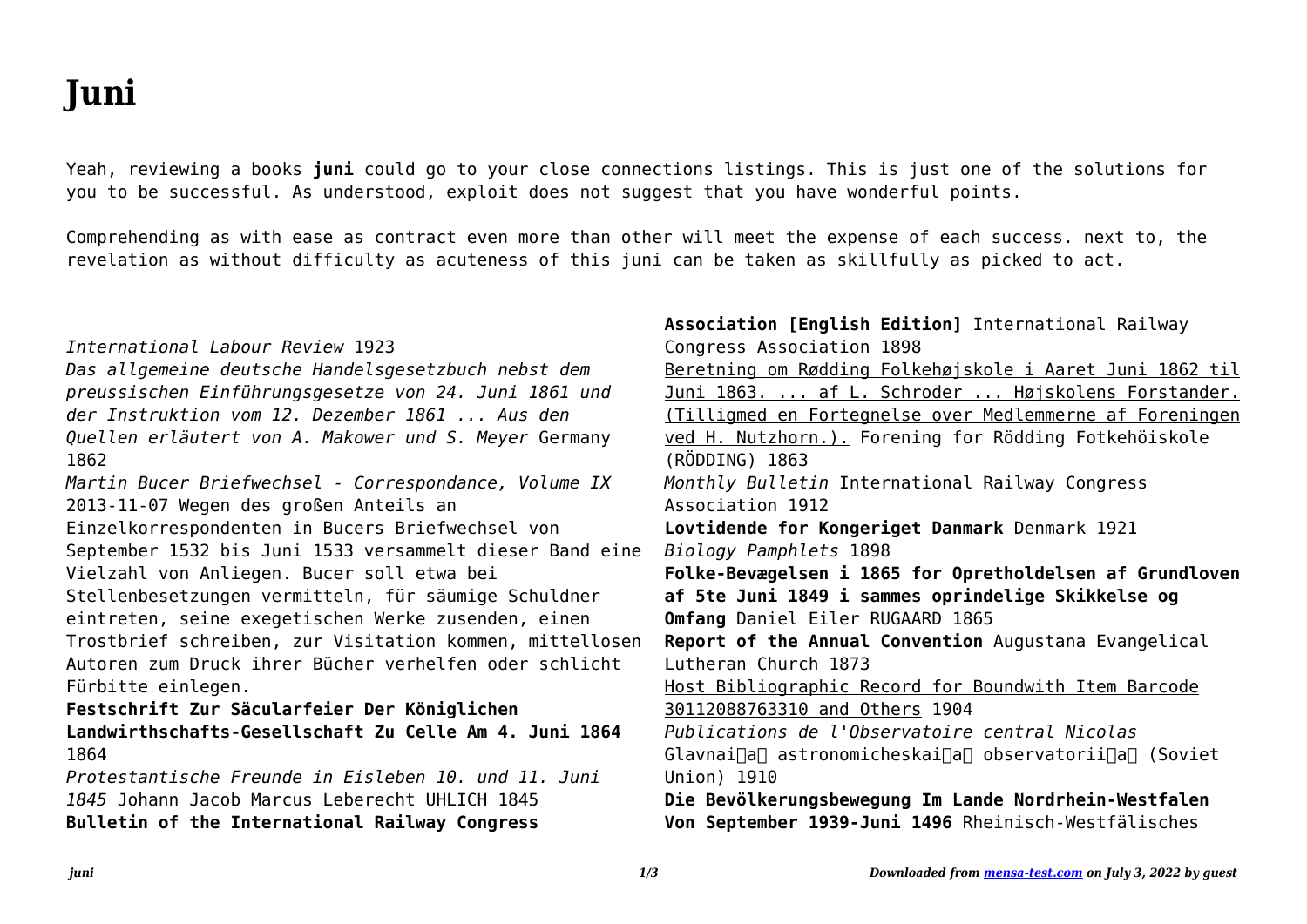Institut für Wirtschaftsforschung Essen 1946 **Das englische Einkommensteuer-Gesetz vom 22 Juni 1842 aus dem Original-Texte übersetzt, und mit einer Sammlung der seit dem Jahre 1848 in den deutschen Bundestaaten erschienenen Einkommensteuer-Gesetze herausgegeben von Fr. A. V. L.** England 1853 *Nieuwsblad Voor Den Boekhandel* 1888 With 1855-1927 are issued and bound: Handelingen van de algemeene vergadering. Gartenflora 1868 **Deutsche Kolonialzeitung** 1899 *Achter Internationaler Kongress für Lebensversicherungsmedizin, Luzern, 15.-19. Juni 1964* H. R. Stettbacher 1965 **Tonindustrie-Zeitung und Keramische Rundschau** 1904 **Juni Eyeball Learns To Care** Rudo Bingepinge-Dzenga 2014-02 "Are you going to kill my dad?" Junior Dzenga then 4 years asked the robbers during an armed robbery. The Juni Eyeball Crime Buster Series aims to restore basic values in children with a long term vision of curbing crime. Each story in the series teaches children lost values like caring, kindness, sharing, forgiveness, even saying sorry. When a child disregards basic moral values it is the same child who as an adult will take to crime. When we are able to enforce the right values we empower our children to make the right choices in future even when there is pressure to pick crime. Juni Eyeball is an ordinary 7 year old who uses what he has to do extraordinary acts of kindness .Read on! Nederlandsche Staatscourant. Bijvoegsel [No.1] Versameling Van Verslagen en Rapporten Behoorende Bij de Nederlandsche Staatscourant Netherlands 1916 Landwirtschaftliche Jahrbücher 1893 **Das Berggesetz Des Großherzogthums Sachsen Nebst Dem**

**Publikationspatente Vom 22. Juni 1857** 1857 Aquila 1916 Landolt-Börnstein Physikalisch-chemische Tabellen Hans Landolt 1912 *Bulletin of the International Railway Congress Association* International Railway Congress Association 1907 **Bulletin of the International Railway Association** International Railway Association 1898 **Die Eidgenössischen Abschiede** Switzerland 1873 Der Gregorianische Kalender. Dargestellt und erläutert von Dr. F. X. Attensperger Franz Xaver ATTENSPERGER 1869 Gesetz-Sammlung Für Das Deutsche Reich; Chronologische Zusammenstellung Der in Dem Bundes- und Reichs-Gesetzblatte Veröffentlichten Gesetze, Verordnungen, Erlasse und Bekanntmachungen Germany. Laws, Statutes, etc., 1919- 1884 Beretning om Rødding Folkehøjskole i Aaret 12te Juni 1860 til 12te Juni 1861 ... af S. Høgsbro ... Højskolens Forstander. (Tilligmed en Fortegnelse over Medlemmerne af Foreningen ved I. L. Knudsen.). Forening for Rödding Fotkehöiskole (RÖDDING) 1861 Zur Feier des dritten Jubelfestes der Augsburgischen Confession am 25. Juni 1830, für Hamburg Friedrich Gottlieb ZIMMERMANN 1830 **Bd. Studienaufenthalt in Paris, erste Dozentenjahre und Redaktionstätigkeit in Basel, Juni 1843 bis März 1846** Jacob Burckhardt 1949 **Peace Forum** 1914 **Robert Ryman, 15. Juni-10. August 1980, InK. Halle Für Internationale Neue Kunst, Zürich** Robert Ryman 1980 **Briefe L. K.'s an F. M. L. Bem 1849 März bis Juni. Herausgegeben von A. Makray** Lajos Kossuth 1870 **Copernicus** 1882